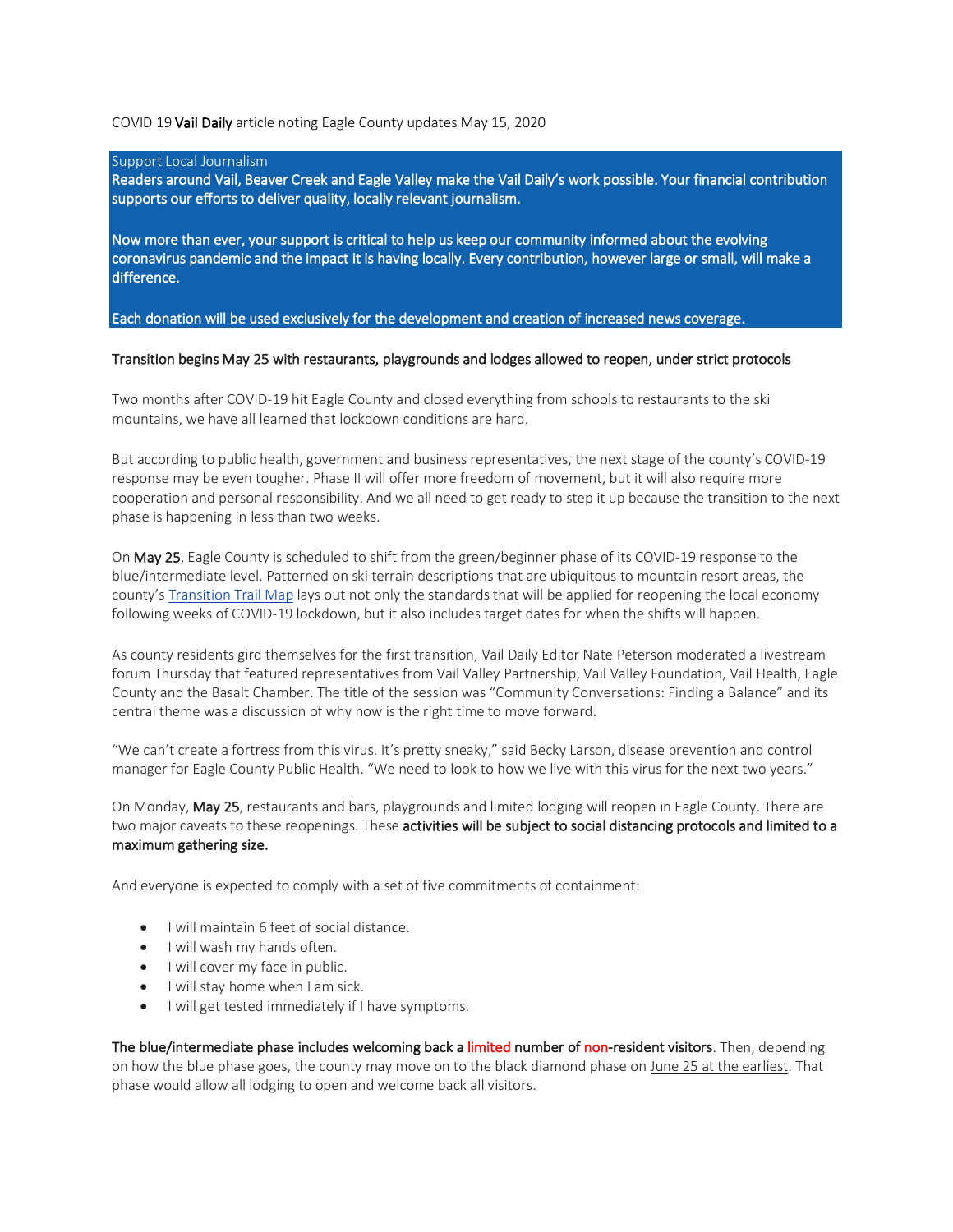## Steep learning curve

Eagle County Public Health Director Heath Harmon said there is a division out in the county that mirrors what's happening in the state and nation. There are people who believe current public health orders are over-reaching and others who believe it is dangerous to reopen businesses and public spaces.

"I think it is really important, with the virus being here, to know that it is not going away real soon and there is no cure," Harmon noted. "We can't wait for a vaccine to arrive, but we can utilize what we have learned to take the next steps together. This is the best-balanced approach we can come up with now."

All of the panel members noted it is not sustainable to keep the economy closed until a possible vaccine comes about, projected to be one to two years at the earliest. That means the conversation needs to shift to how to safely reopen businesses and other public services. They stressed that everyone knows a lot more about COVID-19 today than they did back when the first local case was diagnosed on March 6.

"I don't think any of us anticipated being hit as hard as we were in mid-March," said Will Cook, CEO of Vail Health.

But since the peak of the local outbreak, which happened on March 16, the county has been able to increase its capacity to deal with COVID-19 patients and has seen a steady decline in COVID-19 cases.

"For all intents and purposes, we feel the health system is ready to handle the next phase," Cook said. "We know so much more than we did in mid-March."

One of the things that public health officials know is COVID-19 will remain part of our daily reality for some time. The goal is to avoid big exposure spikes as the population moves toward the goal of herd immunity  $-$  a point when the majority of the population (about 60-70%) has immunity to the disease.

"This virus can exponentially grow. We are trying to keep that growth at a slow, manageable level," Larson said.

Behavioral health is a top priority for local health officials as well, as the quarantine, loss of income and other contributors provide another set of difficulties for people in the community.

"The thing that everybody needs to understand is that we are going to move forward in a careful, data-driven way," Cook said. "We have to make sure, at the end of the day, that we are not only being mindful of the virus but also of everything that goes with it."

Everything, including Eagle County's precarious tourism economy.

#### Economic impact

If Eagle County is going to economically recover from COVID-19, the tourists need to come back, county leaders agree.

"It's who we are. We are a community that welcomes people from all over the world," said Chris Romer, of the Vail Valley Partnership.

But as new public health orders allow more openings, Romer said businesses must comply with the five commitments and require their customers to do the same.

"If we want to be in this together … business are going to have to take that responsibility, too," he said.